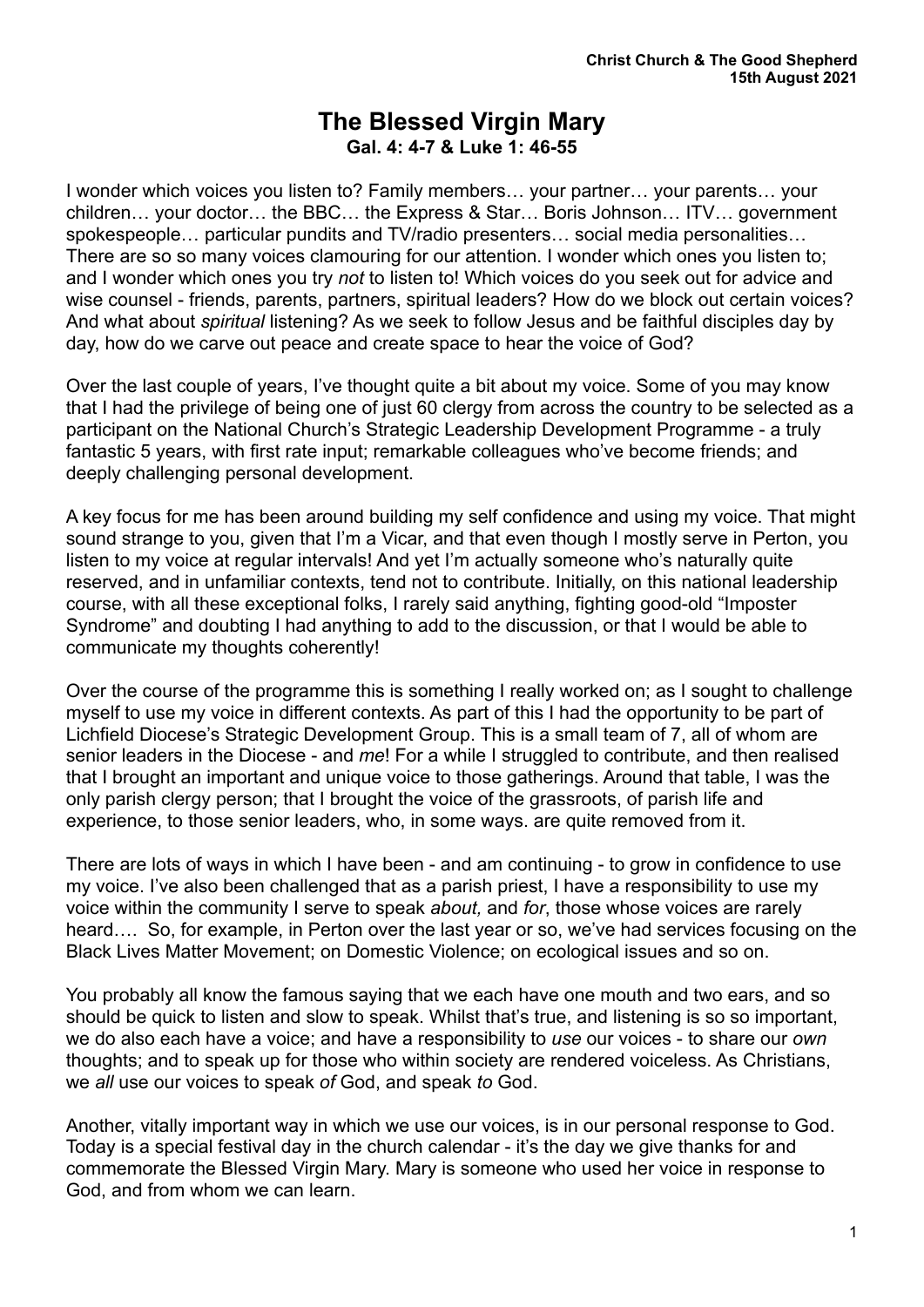It's quite a mouthful isn't it - The Blessed Virgin Mary?! I hope you don't think it's irreverent, but many clergy abbreviate this title to 'The BVM'! Today is the day we celebrate and give thanks for the BVM, for Mary. I think that for some of us in the Protestant part of God's Church, there's a degree of fear, aversion or negative emotional reaction to the mention of Mary and festival days in her honour.

Of course it's true that in some *other* parts of God's church - in fact in the majority of God's Church - Mary is given a status and prominence that many Protestants are uncomfortable with. I'm not suggesting we adopt, without thinking, an entirely Roman Catholic, Eastern Orthodox, or Coptic perspective on Mary. But there *is* a real danger that we, in the Protestant tradition, loose out on the wonderful richness and truly remarkable example of Mary - miss out on getting to know this phenomenal woman of faith.

So let's consider Mary for a few minutes together now. The passage set for today comes towards the end of the opening chapter of St Luke's gospel. We heard Mary's amazing song of praise, often known as The Magnificat. This song of praise comes after both the shocking and bewildering account of the annunciation - when the angel Gabriel announced to Mary that she was going to have a baby who is the son of God! - and after Mary went to visit her cousin, Elizabeth. Very well known passages which set the context for our reading.

So what do we know about Mary, and how she used her voice in response to God? As you may be aware, the age of betrothal for girls at that time was soon after their 12<sup>th</sup> birthdays, for boys it was later, around 16 years' old. Mary was a young Galilean teenage girl, recently betrothed. We can imagine her daydreaming and excited at the prospect of her forthcoming marriage to the local carpenter - daydreaming about the life they might have together; of their own family... and then, one normal day, while going about her everyday chores, God's messenger came to her!

Mary met an angel! He spoke God's message to her, first telling her that God thought very highly of her - let's just pause there… I guess it's impossible to imagine, but just picture that moment: an angel telling Mary that God thinks very highly of her… wow! The angel then went on to announce that God had singled her out; that she would have a baby, whom she must name Jesus; and that her son would be the Son of the Most High! It's *impossible* for us to imagine what this encounter was like for Mary - to put ourselves into her shoes and to imagine how *we* might respond.

*Mary's* response is so striking - she didn't panic or scream, as perhaps we might expect of a terrified teenage girl - rather she asked questions; she sought to understand - asking how she could possibly have a baby, being a virgin.

The angel answered her questions - Gabriel's *words* are clear, but their *meaning* inexplicable... miraculous. He explained that the Holy Spirit would come upon her, enabling her (as the Holy Spirit always does), to do and to be more than she could by herself; and that the power of God would rest on her. God's power and the indwelling Holy Spirit, would together result in things happening which are simply unfathomable in purely *human* terms.

We can imagine that Mary was left utterly reeling by the angel's message - but her response is *truly* amazing; speaking out her *incredible* statement of faith and trust in God: *"I am the Lord's servant… may your word to me be fulfilled - may it happen to me as you have said."* Mary cannot *possibly* have had *any* idea what it would mean for her - for her life - to say 'yes' to God. She had no idea what saying 'yes' to God would *cost* her. And yet she used her voice, giving *absolute* consent to God, without conditions.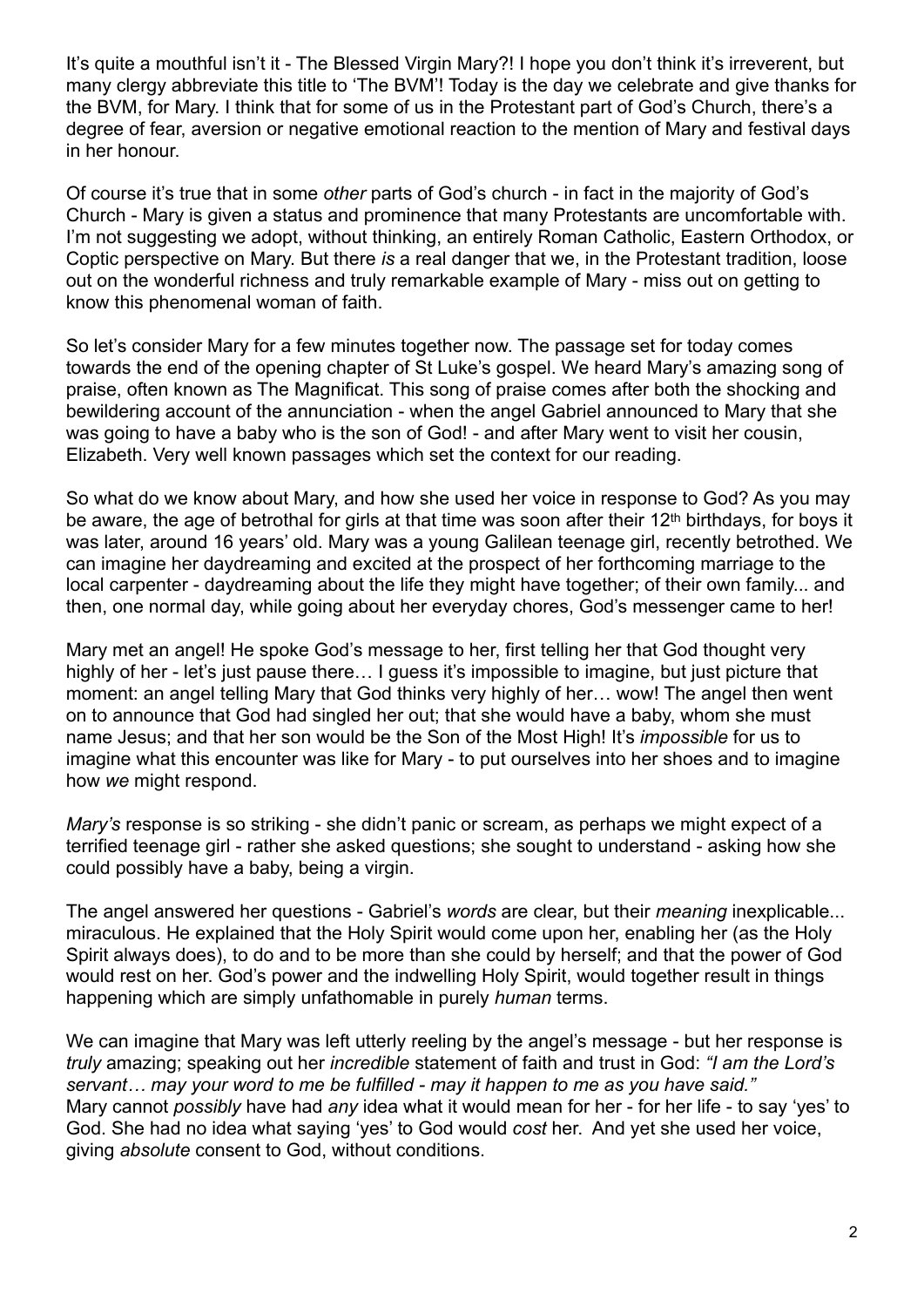*We* know that her 'yes' cost her so very very much. *We* know what happened - that in due course we find Mary, thirty plus years' older, with her son: the one she said 'yes' to; the one she's loved and supported through the years, despite his strange lifestyle and message - we find her, at the foot of the cross, with her son, as he died a most horrific death…. A mother watching her child die.

When Mary said 'yes' to God's angel, she had *no* idea what lay ahead; but she *meant* it - she was *utterly* faithful to God's calling on her life, no matter what. We *know* that, because she was *there* - she saw it through - she was there at the foot of the cross - despite her personal agony as her son died.

*"I am the Lord's servant… may it be to me according to your word."*... For me, Mary is truly remarkable - and St Luke's account is incredibly challenging - when I read and hear afresh Mary's whole-hearted response to God, I'm moved and deeply challenged by her use of her voice, by her words and what they reveal of her heart, and her faith.

I see in Mary the most incredible example of a faithful disciple saying 'yes' to God - a *wholehearted* 'yes'... irrespective of the tremendous cost and sacrifice this 'yes' would bring. This teenage girl is an amazing example and profoundly challenging. I *can't* think of a *better* example of what it means to be a disciple of Jesus; faithfully trusting God over the long-haul - through all the ups and downs of life - *not* counting the cost. The fantastic news is that Mary was *also* there on Easter Day when Jesus was raised to life - she *remained faithful* to God's calling; she stayed true to God and to her 'yes' to him all those years before, even *beyond* the death of her son… and she saw him again, resurrected to new life.

After the angel's announcement to Mary, probably still reeling from encountering an angel, Mary decided to visit her cousin. *Surely* Mary wasn't yet *showing* her pregnancy, but, when she entered Elizabeth's home, the child within *Elizabeth's* womb leaped for joy. Elizabeth was filled with the Holy Spirit and made this incredible claim: *'Blessed are you among women, and blessed is the child you will bear!… Blessed is she who has believed that the Lord would fulfil his promises to her!'*

Wow - that's *quite* a response to Mary simply walking into the house! I find this exchange between these women so very beautiful. Luke's description paints an intimate, very human, portrait of these two women - their situations *so* different, yet their lives inextricably linked. Luke shows us the *older* woman - pregnant at *last* after all reasonable, human hope had gone; 6 months into *her miracle* pregnancy - and also the *younger* woman - pregnant *far sooner* than expected - unplanned - just a few days or weeks into *her miracle* pregnancy. God gives Elizabeth divine knowledge, not *only* of Mary's, as yet, hidden pregnancy, but of the *importance* of this child within her womb - Elizabeth calls Mary, *"the mother of my Lord"*; Elizabeth *affirms* Mary's *faithful* obedience to God.

Since the angel visited her, we can imagine that those in the neighbourhood of Nazareth where Mary lived, would've been saying the *opposite* of Mary - that she must've been *unfaithful* to her betrothed; and probably - as news of Mary's pregnancy spread round the community - as surely such a rumour would - we can assume she would've been the subject of gossip-lovers; those feeding on the imagined scandal; and that Mary would've been aware of the talk, the looks, the suspicion; that she'd have felt the isolation. And yet, of course, the *truth* was that Mary *was* being *faithful* - faithful to her *betrothed* - and, even *more* importantly, faithful to God. But, that's *not* what others thought. So imagine how *wonderful* it would've been for Mary, when she arrived at Elizabeth's house, to receive this overwhelmingly *positive* greeting - *so* re-assuring. *Elizabeth recognised* Mary's faithfulness, and she *confirmed* that the child Mary was carrying is the *Lord*.